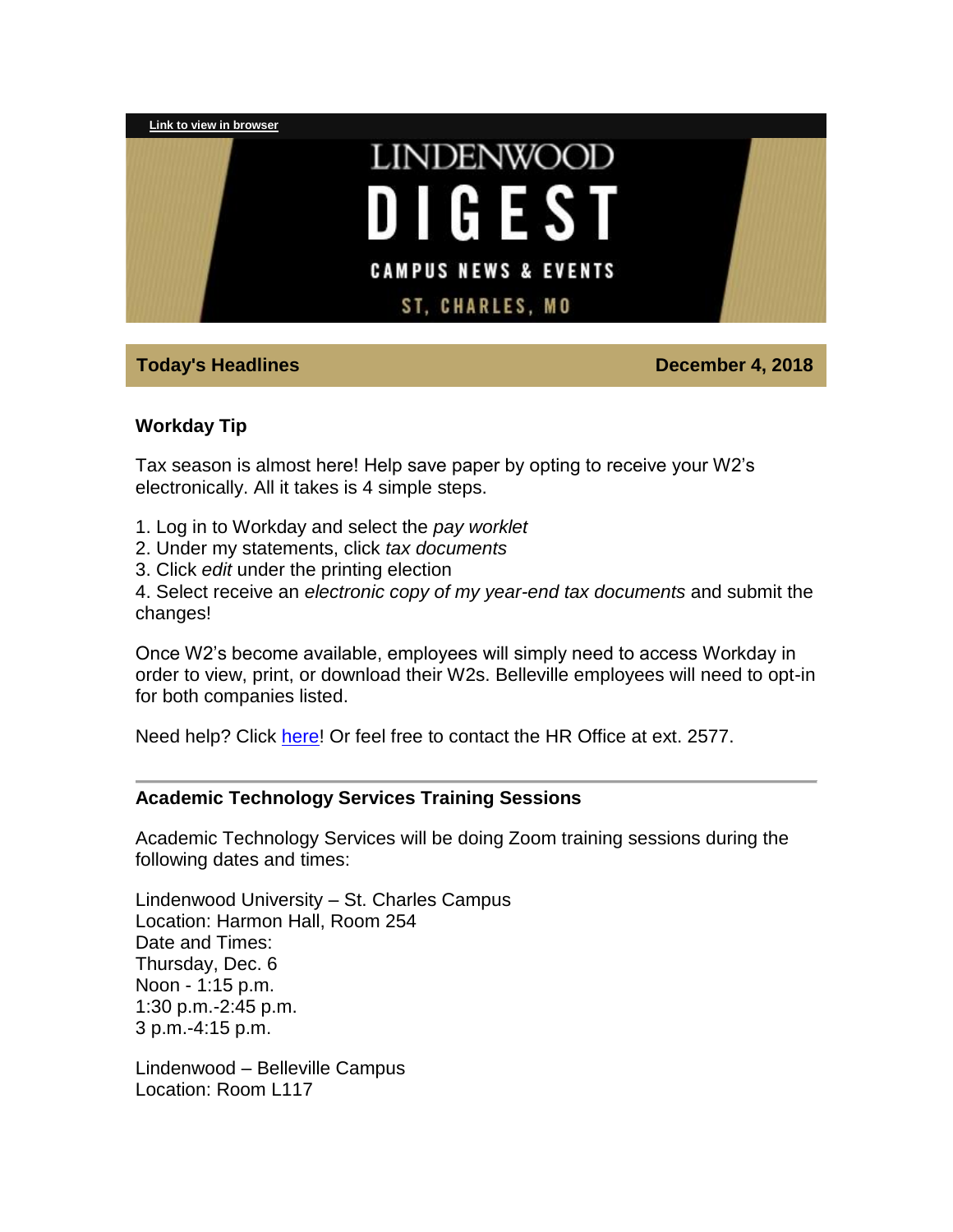Date and Times: Friday, Dec. 7 10 a.m.-11 a.m. 2 p.m.-3:15 p.m. 3:30 p.m.-4:45 p.m.

[Read more](https://hes32-ctp.trendmicro.com/wis/clicktime/v1/query?url=https%3a%2f%2fcustapp.marketvolt.com%2flink%2fHZU7oRnbUB%3fCM%3d1248260913%26X%3d18314661&umid=7c85d47b-dba0-4700-8083-5d40f0dbfed3&auth=bc7ac43e330fa629f0cfb11786c85e83c10d06b8-7ef17e4edbb1b1d43ae492474ea9e7c622acdf46)

### **Discount on Harlem Globetrotters Tickets**

The Harlem Globetrotters are coming to St. Louis on Dec. 8 with shows at 2 p.m. and 8 p.m. at Enterprise Center. For information on discounts, see the [flier.](https://hes32-ctp.trendmicro.com/wis/clicktime/v1/query?url=https%3a%2f%2fcustapp.marketvolt.com%2flink%2fLyxdbfz9xQ%3fCM%3d1248260913%26X%3d18314661&umid=7c85d47b-dba0-4700-8083-5d40f0dbfed3&auth=bc7ac43e330fa629f0cfb11786c85e83c10d06b8-040bf49b1157b5fe73a8363203545cf41c6cbadc)

### **International Student Welcome Bags**

International student orientation begins Wednesday, Jan. 9 with most students arriving to campus on Tuesday, Jan. 8.

Since food service does not not begin until the day after their arrival, the SASS office would like to create welcome bags consisting of small food and drink items.

If you would like to donate snack items, please contact Penny Bryant at [pbryant@lindenwood.edu](mailto:pbryant@lindenwood.edu) or drop off your items in the SASS office located in the LARC, suite 346 no later than Wednesday, Dec. 19. Thank you!

### **NaNoWriMo Challenge Results**

Many members of the Lindenwood family—students, faculty, and alumni—took up the [NaNoWriMo](https://hes32-ctp.trendmicro.com/wis/clicktime/v1/query?url=https%3a%2f%2fcustapp.marketvolt.com%2flink%2fMILpFg94aP%3fCM%3d1248260913%26X%3d18314661&umid=7c85d47b-dba0-4700-8083-5d40f0dbfed3&auth=bc7ac43e330fa629f0cfb11786c85e83c10d06b8-eaa1a7d27395e085630976c6767c078db0577c19) (National Novel Writing Month) challenge to produce a 50,000 word novel over the course of November. The group shared their progress on the event's website and participated in "Write-In" sessions in the Library and Academic Resources Center organized by the Creative Writing Club, the Writing Center, the Schools of ADP and Humanities, and the library. By the end of the month, 7 Lindenwood WriMos succeeded in meeting the 50,000 word benchmark, and the combined output of the entire Lindenwood team was 724,888 words. For comparison, that's far more words than appear in Leo Tolstoy's *War and Peace* (587,287), and just a tad shy of the word count of the King James Bible (783,137).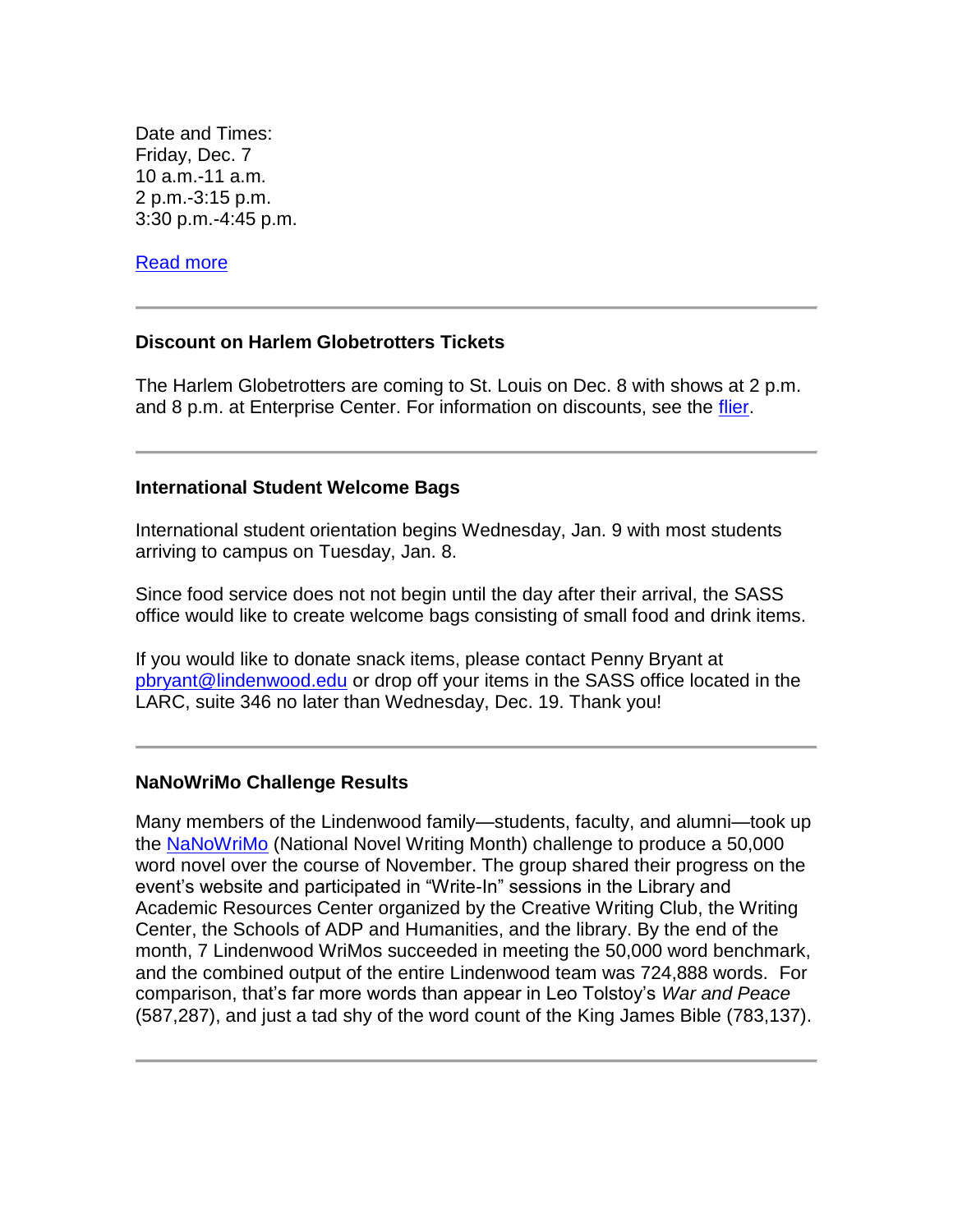# **Thies Presents at Emporia State University and MidRivers Ethical Society**

Jeanie Thies, School of Humanities, was a speaker at Emporia State's University Governance, Law & Economics Lecture Series on Oct. 17. She presented on "Challenges of Implementing Evidence-Based Reforms in Criminal Justice. Dr. Thies also presented to the Mid Rivers Ethical Society on "Myths Misconceptions and Challenges in Contemporary Corrections" on Nov. 4.

### **Food Service Hours for Winter Break**

Please see the linked [flier](https://hes32-ctp.trendmicro.com/wis/clicktime/v1/query?url=https%3a%2f%2fcustapp.marketvolt.com%2flink%2fnuhEh8HF1l%3fCM%3d1248260913%26X%3d18314661&umid=7c85d47b-dba0-4700-8083-5d40f0dbfed3&auth=bc7ac43e330fa629f0cfb11786c85e83c10d06b8-def696eacbeae19b070fc88b60709dbc6eab9ffe) for food service hours over. winter break.

### **Excused Absences**

Please excuse the following students on Friday, Dec. 7, 2018 from 7:30 a.m. - 10 p.m. to participate in the Fall 2018 fashion shows. [Read more](https://hes32-ctp.trendmicro.com/wis/clicktime/v1/query?url=https%3a%2f%2fcustapp.marketvolt.com%2flink%2ftPXEnehtz2%3fCM%3d1248260913%26X%3d18314661&umid=7c85d47b-dba0-4700-8083-5d40f0dbfed3&auth=bc7ac43e330fa629f0cfb11786c85e83c10d06b8-a8c07f25a04b935746dec8602d9c12d357145e59)

# **Previously in The Digest**

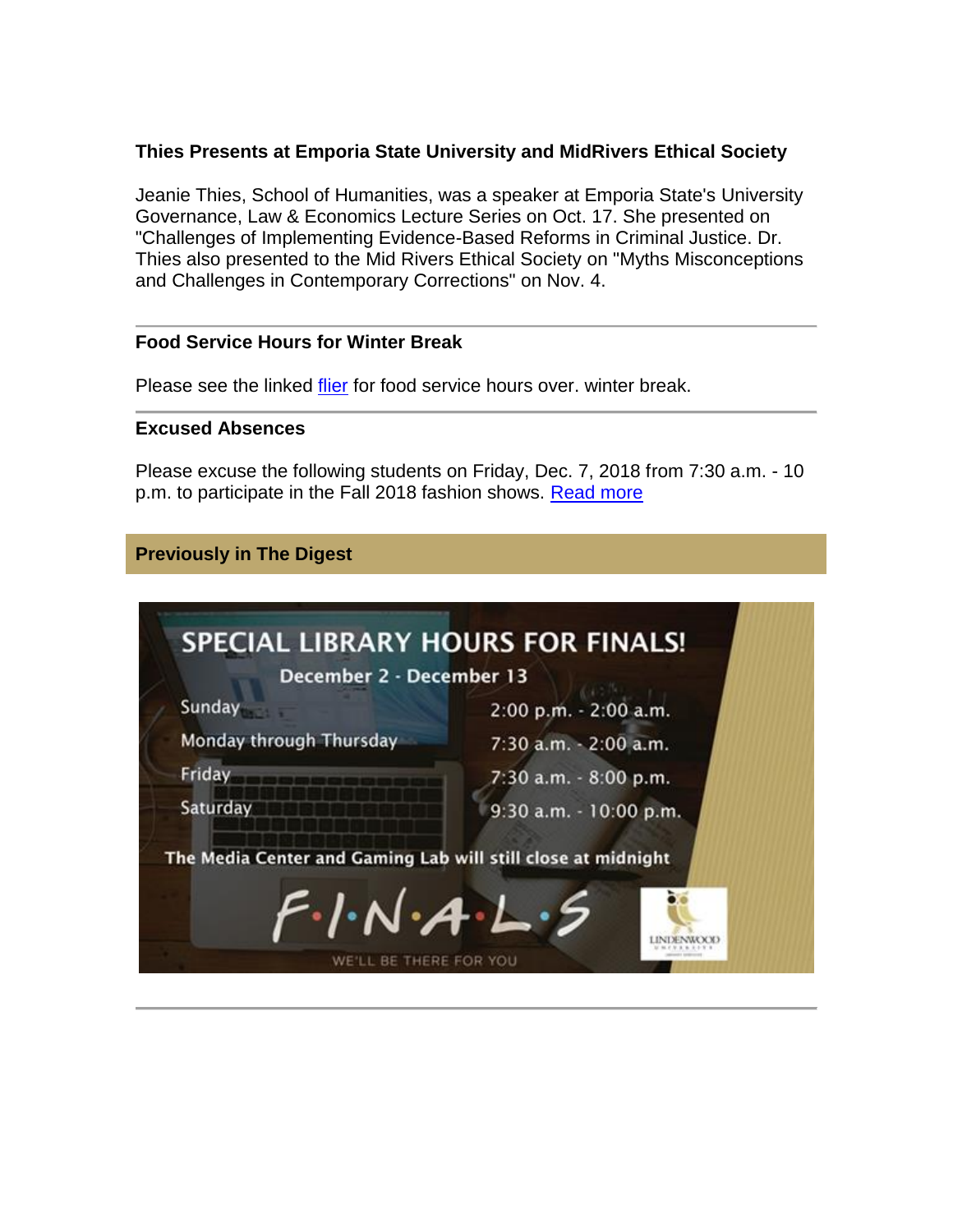# **Finish strong**<br>Students!!!

It's finals time and Academic Technology Services is here to help with your final needs. Stop by December 4th and December 5th from 2:30pm-4:30pm located outside of LARC Suite 325!



follow us @LindenwoodATS

# **Evans Commons Rec Center & Third Floor Track Finals Week & Winter Break Hours**

| December 8-9          | 10:00 A.M.-10:00 P.M. |
|-----------------------|-----------------------|
| December 10-14        | 7:00 A.M.-9:00 P.M.   |
| December 15-16        | CLOSED                |
| December 17-21        | 7:00 A.M.-7:00 P.M.   |
| December 22-January 1 | CLOSED                |
| January 2-4           | 7:00 A.M.-7:00 P.M.   |
| January 5-6           | CLOSED                |
| January 7-11          | 7:00 A.M.-7:00 P.M.   |
| January 12            | CLOSED                |
| January 13            | 12:00 P.M.-10:00 P.M. |



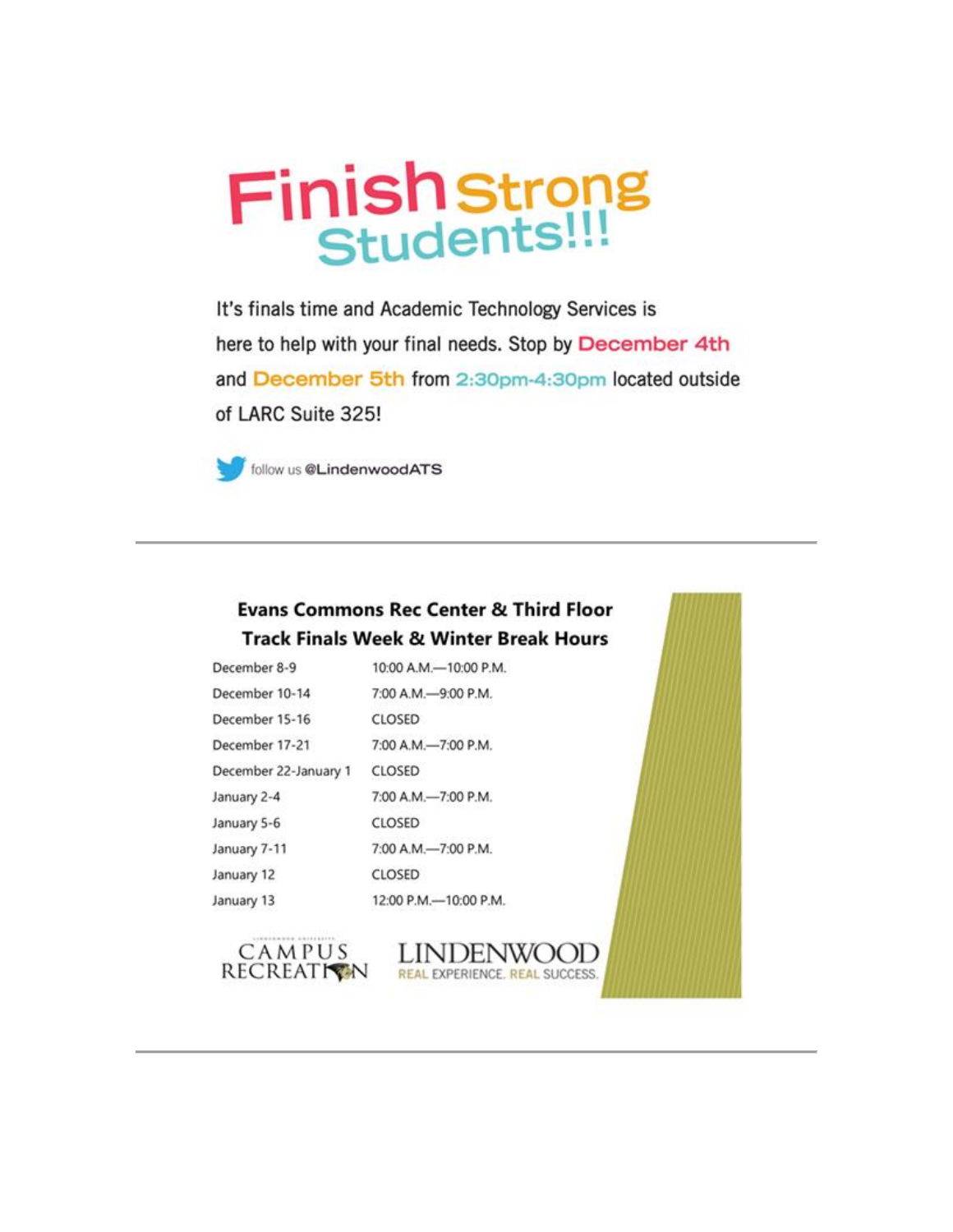# **Support the Make-a-Wish Foundation at MOD Pizza Day**

Please join the Student-Athlete Advisory Council in supporting the Make-a-Wish Foundation at Mod Pizza on Wednesday, December 5. Eat at MOD in University Commons any time that day and 20 percent of your proceeds will go directly to supporting the newly combined Make-A-Wish Kansas and Missouri chapter.

Be sure to show [this flyer](https://hes32-ctp.trendmicro.com/wis/clicktime/v1/query?url=https%3a%2f%2fcustapp.marketvolt.com%2flink%2fg8xFLBdiCI%3fCM%3d1248260913%26X%3d18314661&umid=7c85d47b-dba0-4700-8083-5d40f0dbfed3&auth=bc7ac43e330fa629f0cfb11786c85e83c10d06b8-1d763c18b09c541ebe5cb09b8b85215b06dc85d1) or mention your support of Make-A-Wish at checkout. Online orders will not count towards this fundraiser, so head across the street to eat at MOD!

# **Santa Needed for Christmas Walk**

We've lost our Santa for the Christmas Walk and are in desperate need for someone to fill this important role! Christmas Walk will be held on Sunday, Dec. 9, from 4-7 p.m. on the Heritage side of campus. If you are available to serve in this role, please contact Ethan Miller at **emiller1@lindenwood.edu** or Rachael Heuermann at [rheuermann@lindenwood.edu](mailto:rheuermann@lindenwood.edu) as soon as possible. Costume will be provided!

# **Volunteers Needed for Late Night Breakfast**

Lindenwood Campus Activities Board and Pedestal Foods would like to invite St. Charles faculty and staff to come help with Late Night Breakfast on Monday, Dec. 10, from 10 p.m. to midnight. We are seeking 15-20 faculty, staff, adjunct instructors, and administrators from the St. Charles campus to serve breakfast to the students during this finals week study break. Volunteers will receive a free Late Night Breakfast t-shirt and breakfast, of course! If you would like to volunteer, please contact Angie Royal at [aroyal@lindenwood.edu.](mailto:aroyal@lindenwood.edu) Thank you for all that you do for our students!

### **Free Tax Tool Available**

With the legislative changes to our tax laws this year, many of you might be wondering how it will affect you when you file your 2018 taxes. For the curious and/or brave, the IRS created the "Paycheck Checkup" withholding calculator, [https://www.irs.gov/individuals/irs-withholding-calculator,](https://hes32-ctp.trendmicro.com/wis/clicktime/v1/query?url=https%3a%2f%2fcustapp.marketvolt.com%2flink%2ftdnGaIybKr%3fCM%3d1248260913%26X%3d18314661&umid=7c85d47b-dba0-4700-8083-5d40f0dbfed3&auth=bc7ac43e330fa629f0cfb11786c85e83c10d06b8-1ce0109ad4055d17f58f0165a17ca717f4bd4c70) which you can use to forecast your income taxes for the year.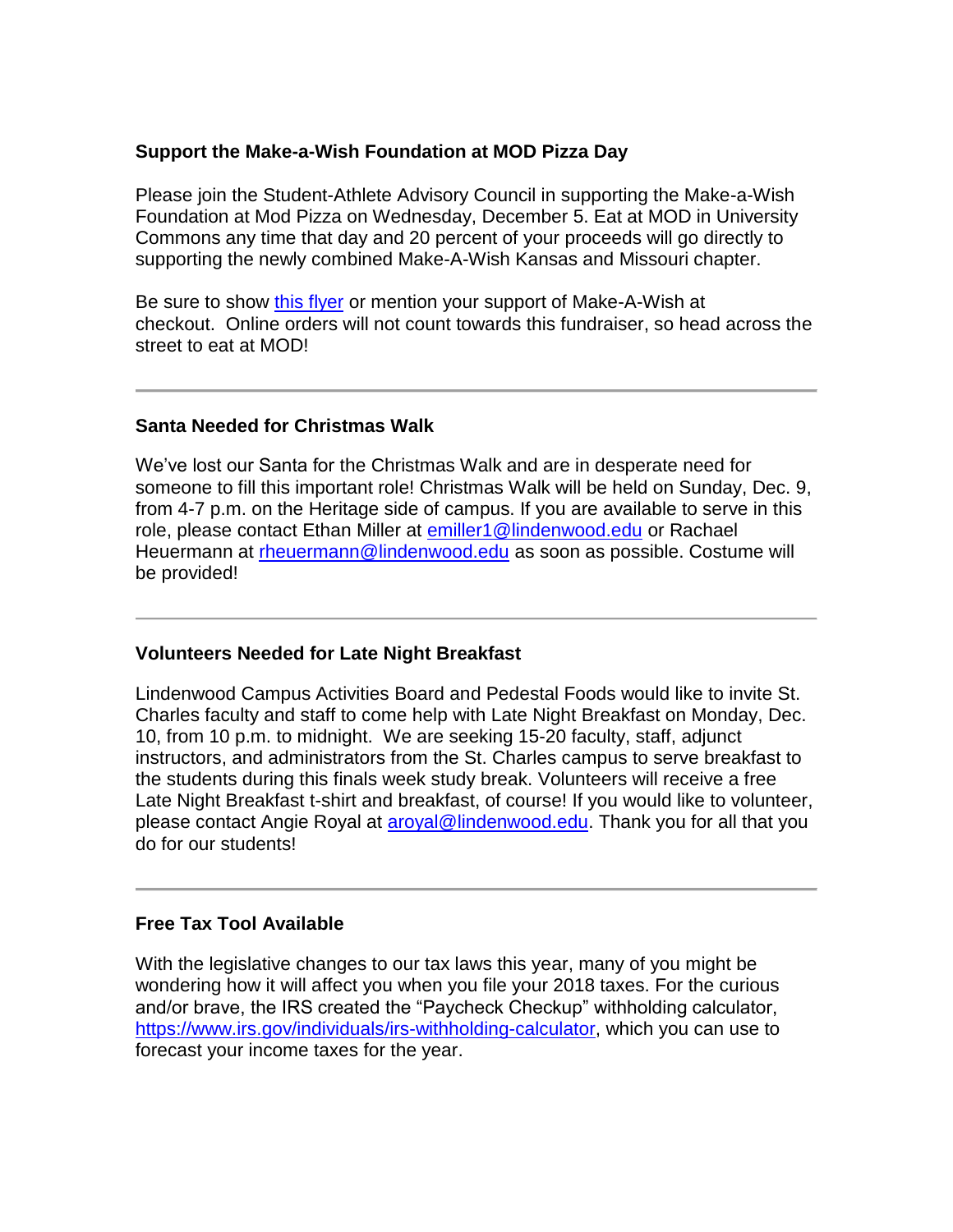The IRS encourages everyone to use the Withholding Calculator to perform a quick "paycheck checkup." This is even more important this year because of recent changes to the tax law for 2018. The calculator helps you identify your tax withholding to make sure you have the right amount of tax ...

You will need your most recent pay stubs from Workday ("Pay" worklet -> My Statements -> Payslips), and a copy of your 2017 Federal Income Tax return to complete the checkup.

The IRS recommends this for any and all employees, but particularly for the following:

- Two-income families
- People working two or more jobs, or who only work for part of the year
- People with children who claim credits or deductions, such as the Child Tax Credit
- People with older dependents, including children age 17 or older
- Anyone who itemized their deductions in 2017

The data entered is not saved, captured, or used in any way by the IRS, and will auto-delete once you are finished and exit the summary page. If your results indicate it would better serve your financial needs to adjust your personal tax withholdings, you can do so immediately in Workday ("Pay" worklet -> View/Update Elections -> Withholding Elections -> Update).

# **Nominations for Martin Luther King Jr. Leadership Awards Now Open**

The Lindenwood University Diversity, Equity, and Inclusion Task Force announces our second annual Martin Luther King, Jr. Leadership Awards. We seek the nomination of individuals who embrace creativity, leadership, scholarship, and/or service towards an outcome intended to positively impact the Lindenwood community, with particular emphasis on such activities as they relate to the core values of diversity, equity, and inclusion at the heart of our task force's work. Nominees can be students, faculty, staff, and/or administration. The deadline for nominations is December 7, 2018. The link to the nomination form is [here.](https://hes32-ctp.trendmicro.com/wis/clicktime/v1/query?url=https%3a%2f%2fcustapp.marketvolt.com%2flink%2fznFRi6LEPs%3fCM%3d1248260913%26X%3d18314661&umid=7c85d47b-dba0-4700-8083-5d40f0dbfed3&auth=bc7ac43e330fa629f0cfb11786c85e83c10d06b8-977b9b83c60b6abafc9caa5cc0347b5a520ef0cb)

# **Student Research Conference Submissions Now Accepted**

It is that time of year again, everyone: The [2019 Student Research Conference](https://hes32-ctp.trendmicro.com/wis/clicktime/v1/query?url=https%3a%2f%2fcustapp.marketvolt.com%2flink%2fnpq41H9bg3%3fCM%3d1248260913%26X%3d18314661&umid=7c85d47b-dba0-4700-8083-5d40f0dbfed3&auth=bc7ac43e330fa629f0cfb11786c85e83c10d06b8-bf921d6d88928ed9bfab0f6d584acf9deffa4ef1)  [submission portal](https://hes32-ctp.trendmicro.com/wis/clicktime/v1/query?url=https%3a%2f%2fcustapp.marketvolt.com%2flink%2fnpq41H9bg3%3fCM%3d1248260913%26X%3d18314661&umid=7c85d47b-dba0-4700-8083-5d40f0dbfed3&auth=bc7ac43e330fa629f0cfb11786c85e83c10d06b8-bf921d6d88928ed9bfab0f6d584acf9deffa4ef1) is open and is accepting faculty recommendations and student submissions.